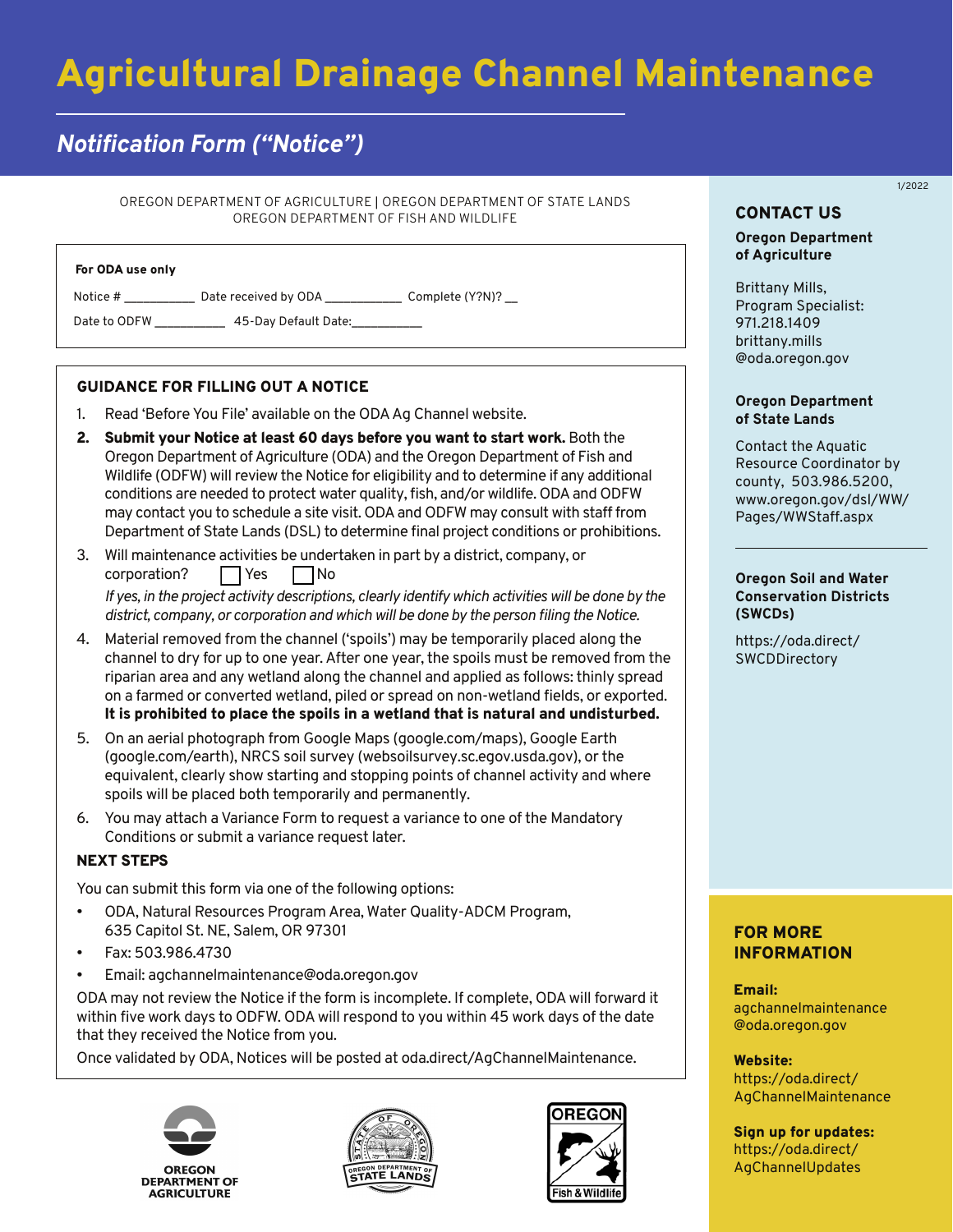*This is a resubmittal of a form that was not complete within 5 days of submittal*

| PRIMARY CONTACT INFORMATION<br>Landowner<br><b>Business</b> | <b>Water District</b> |                                                                                                                                                                                                                                |                    |  |
|-------------------------------------------------------------|-----------------------|--------------------------------------------------------------------------------------------------------------------------------------------------------------------------------------------------------------------------------|--------------------|--|
| Name of landowner/business name/water district:             |                       |                                                                                                                                                                                                                                |                    |  |
|                                                             |                       |                                                                                                                                                                                                                                |                    |  |
|                                                             |                       | City: the contract of the contract of the contract of the contract of the contract of the contract of the contract of the contract of the contract of the contract of the contract of the contract of the contract of the cont | State:_______ Zip: |  |
| Preferred Phone: 2008 2014 2022 2023                        | Email:                | <u> 1980 - Johann Stoff, amerikansk politiker (* 1900)</u>                                                                                                                                                                     |                    |  |

#### *In case of multiple landowners in the Notice area, on a separate page, provide all contact information shown above for each landowner.*

| I certify that the channel for which I am seeking the Notice:                                 |                                                                                                                      |
|-----------------------------------------------------------------------------------------------|----------------------------------------------------------------------------------------------------------------------|
| Is traditionally maintained for agricultural drainage.                                        |                                                                                                                      |
| facilitated drainage in the last five years.                                                  |                                                                                                                      |
| Is not ESH (see map at https://maps.dsl.state.or.us/esh/).                                    |                                                                                                                      |
| Will be dry when the work under this Notice is being done.                                    |                                                                                                                      |
| I read the Before You File document on the Ag Channel website.<br>stop until work area dries. | I understand that if it rains sufficiently during work to result in standing water or flow in the channel, work must |
|                                                                                               | I read the Mandatory Conditions and Prohibitions on pages 5 and 6 and will comply with them.                         |
|                                                                                               | My Regional Dry Maintenance Time Period (Page 7) is:                                                                 |
|                                                                                               | I attached an aerial photo or map screenshot that clearly shows location(s) of channel maintenance activity.         |
| permanently placed or a description of spoils placement.                                      | I attached an aerial photo or map screenshot that clearly shows where spoils will be temporarily and                 |
| I included information on each maintenance activity.                                          |                                                                                                                      |
|                                                                                               | To protect fish, my channel maintenance activities shall leave no holes or vertical steps in the channel bed.        |
| (https://oda.direct/AqWaterQualityPlans).                                                     | I have read and understand the Agricultural Water Quality Rules for this Area                                        |
| require me to file a separate Notice with ODA.                                                | I will contact ODA and report any subsequent changes to information in this Notice. I understand this may            |
| I will submit a variance request for this Notice.                                             | No<br>Yes                                                                                                            |
| area and they will comply with this Notice:                                                   | I certify that all the information in this Notice is true and that I have contacted all landowners in the Notice     |
| Name:                                                                                         | Date:                                                                                                                |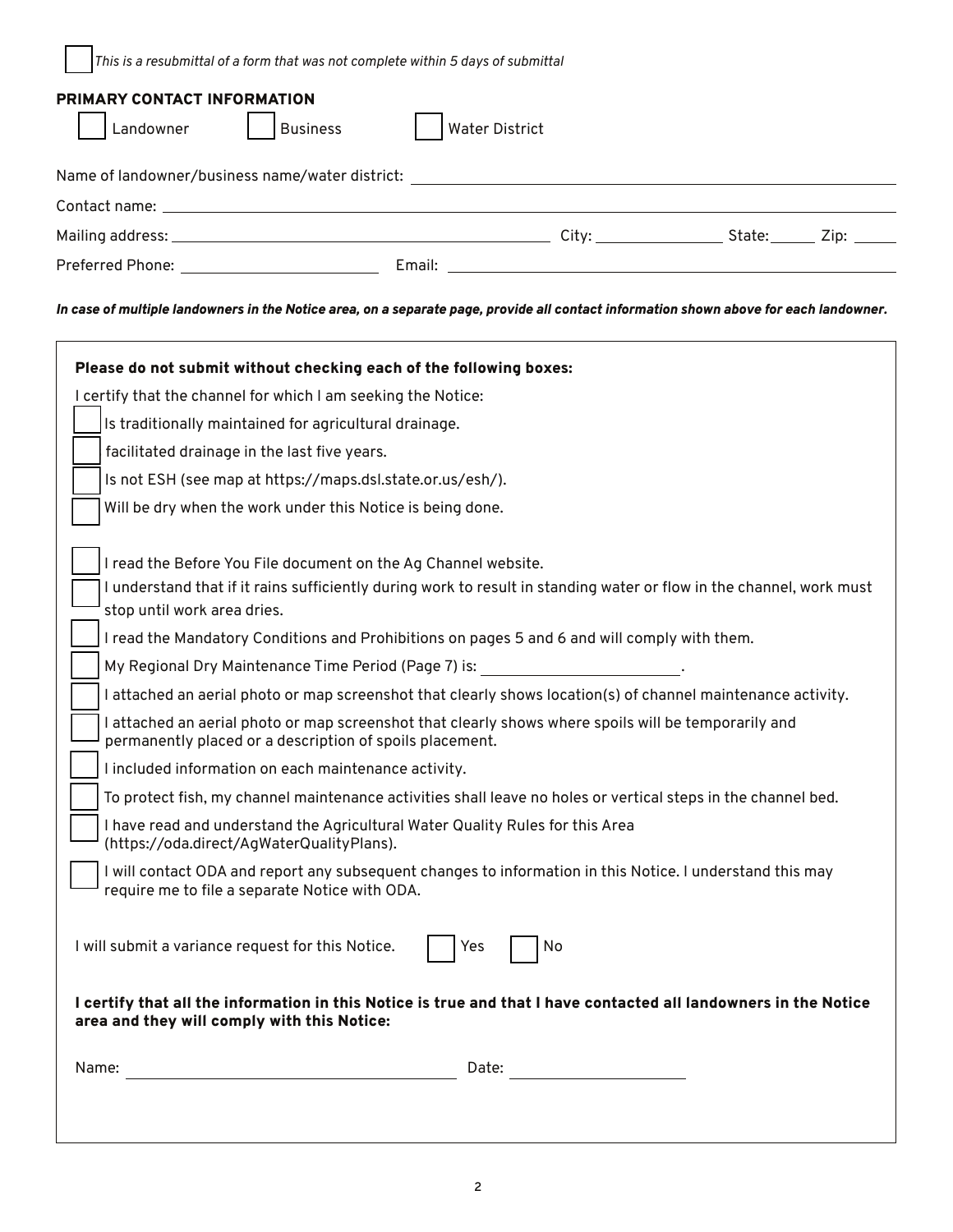# Project Site No. 1: Activities

#### A. Location

1. Street address/intersection closest to the project site, with city

| 3. What months is the channel generally dry?                                                       |  |
|----------------------------------------------------------------------------------------------------|--|
| Why is it dry then?                                                                                |  |
| 4. Will work be done from one side of the channel, preferably the north or east side?<br>Yes<br>No |  |
| If 'no,' why not?                                                                                  |  |
| <b>B.</b> Spoils                                                                                   |  |
| 1. Will spoils be sidecast and temporarily stored to dry along the channel?<br>Yes<br>No           |  |
| a. If yes, when will temporary spoils be removed? Date:                                            |  |
| b. Describe method of placement (bulldozer, front end loader, etc.):                               |  |
|                                                                                                    |  |

2. Describe method and location where you will place the permanent spoils:

Spread:

Piled:

Other:

#### C. Calculations for volume of material removed below the normal high water mark (to nearest foot):

Excavation area length:

Average width of excavation area: Average depth excavation area:

Spoil volume (length \* width \* depth / 27): \_\_\_\_\_\_\_\_\_\_\_\_\_\_\_\_\_\_\_\_\_\_\_\_\_ cubic yards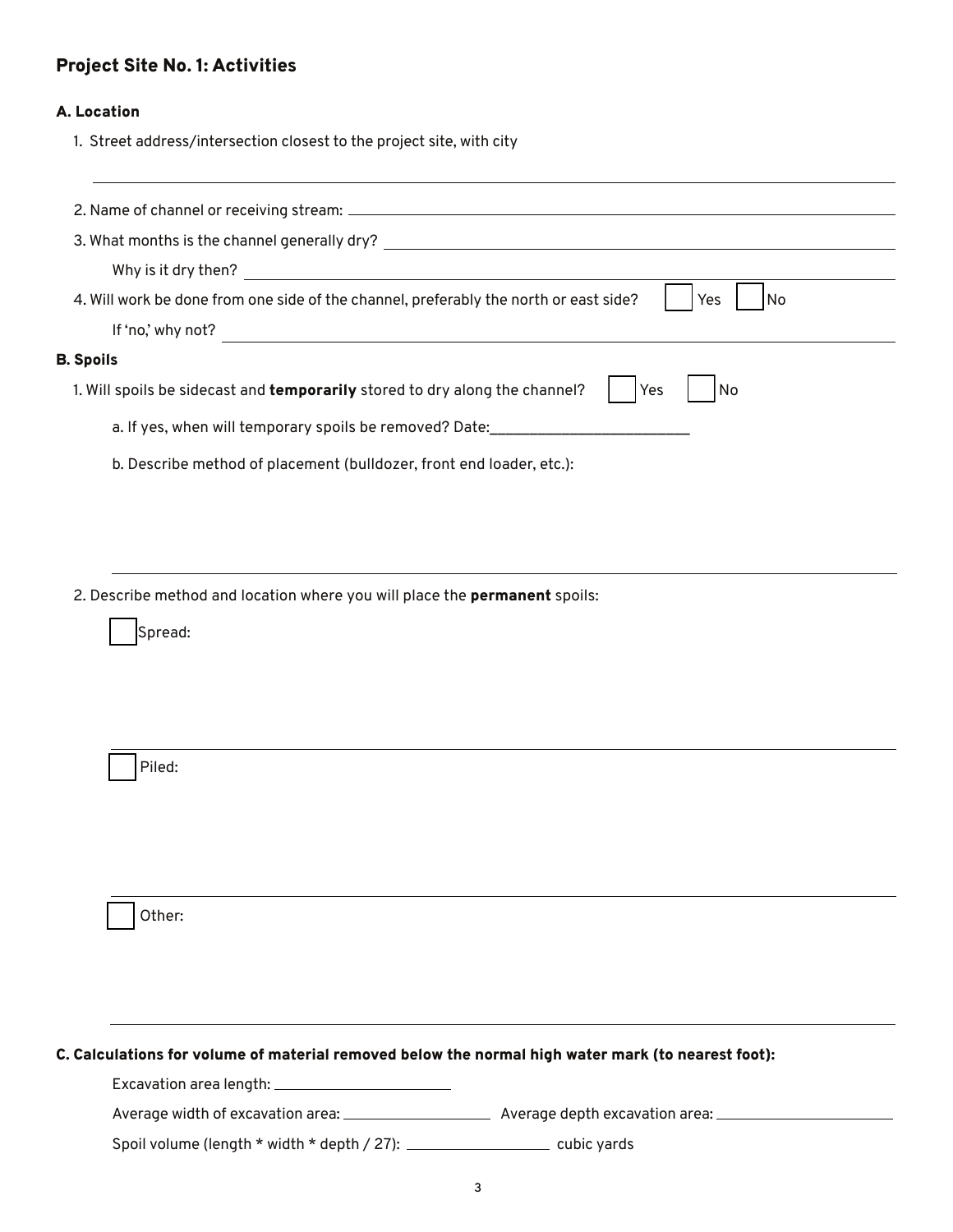# Project Site No. : Activities (attach more sheets for additional sites)

#### A. Location

1. Street address/intersection closest to the project site, with city

| 3. What months is the channel generally dry?                                                       |  |
|----------------------------------------------------------------------------------------------------|--|
| Why is it dry then?                                                                                |  |
| 4. Will work be done from one side of the channel, preferably the north or east side?<br>Yes<br>No |  |
| If 'no,' why not?                                                                                  |  |
| <b>B.</b> Spoils                                                                                   |  |
| 1. Will spoils be sidecast and temporarily stored to dry along the channel?<br>Yes<br>No           |  |
| a. If yes, when will temporary spoils be removed? Date:                                            |  |
| b. Describe method of placement (bulldozer, front end loader, etc.):                               |  |
|                                                                                                    |  |

2. Describe method and location where you will place the **permanent** spoils:

Spread:

Piled:

Other:

#### C. Calculations for volume of material removed below the normal high water mark (to nearest foot):

Excavation area length:

Average width of excavation area: Average depth excavation area:

Spoil volume (length \* width \* depth / 27): \_\_\_\_\_\_\_\_\_\_\_\_\_\_\_\_\_\_\_\_\_\_\_\_\_ cubic yards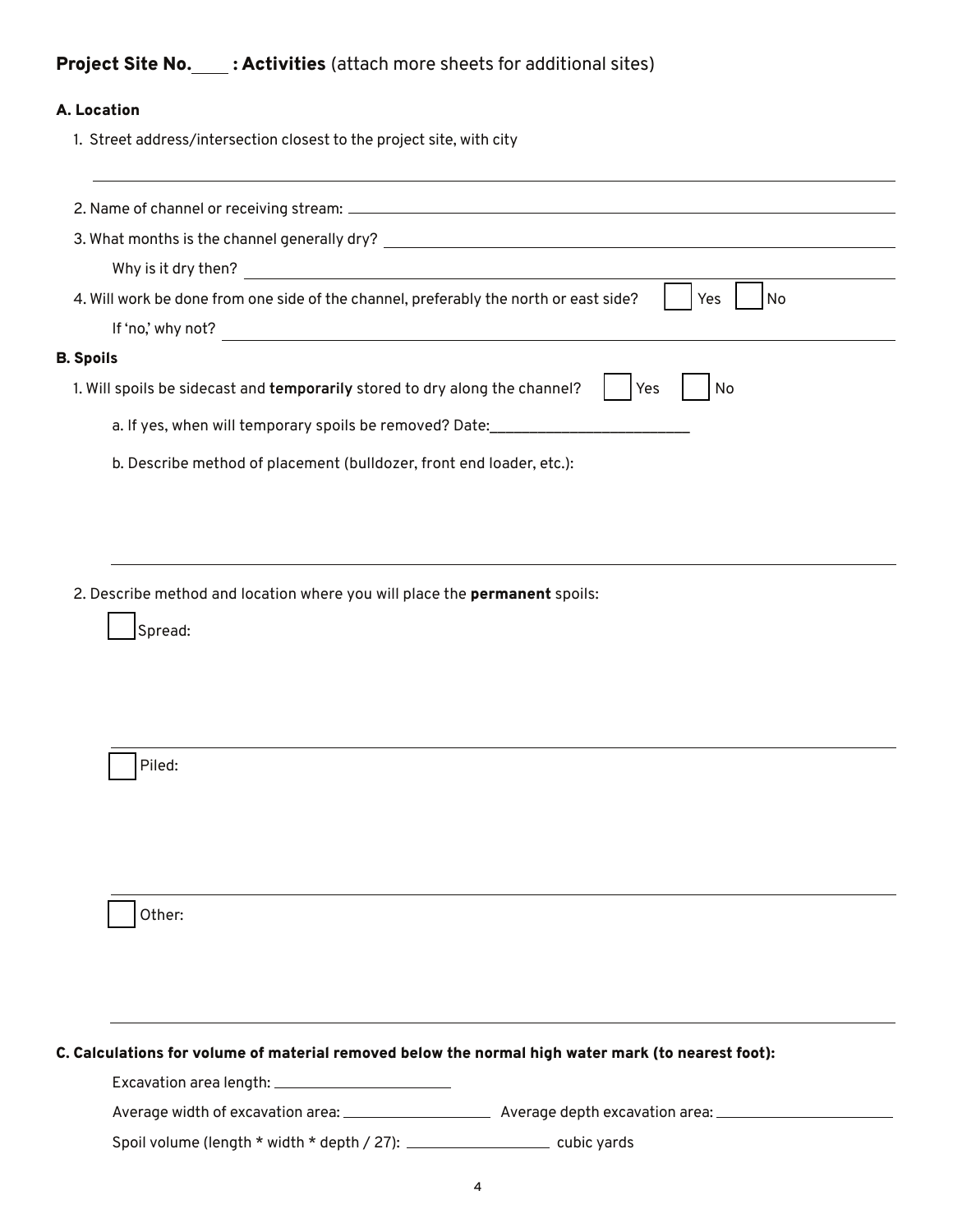# Required Conditions and Prohibitions

#### Mandatory Notice Conditions (OAR 603-095-4030)

(1) A traditionally maintained channel must be dry before the commencement of any removal activities in the channel. If there is standing water in the channel that is due to a single rain event and the presence of the water is not indicative of a stream, a person must request a variance on a form provided by the Oregon Department of Agriculture prior to initiation of channel maintenance activities.

(2) A person must begin and complete activities that require removal of material from the traditionally maintained channel during the applicable regional dry maintenance time period, as designated by the Oregon Department of Fish and Wildlife, for the region where the traditionally maintained channel is located.

(3) The body of any motorized equipment that is used to conduct removal-fill activities must be operated from the streambank or bank of the channel, with only the bucket of the motorized equipment that actively removes material operating within the channel.

(4) Any excavation of the bottom of the channel must be on a smooth grade and in a manner that does not create depressions or grade changes within the channel.

(5) Maintenance activities must be conducted in a manner that minimizes new erosion in the channel.

(6) Removal of woody vegetation must be limited to the minimum amount needed to complete the maintenance activity.

(7) Revegetation must occur for any riparian areas that serve as a buffer adjacent to the channel and that experience vegetation loss as a result of the maintenance activity. This condition is satisfied whether revegetation occurs naturally or after seeding. Revegetation shall result in adequate ground cover to keep the banks stable and prevent erosion.

(8) All work related to the maintenance activity must be conducted only from one bank of the channel, on either the north or east side, when practicable, to minimize the ecological impacts of the maintenance activity.

(9) Motorized equipment used for maintenance activities must utilize existing crossings, if crossing the channel is necessary to complete maintenance activities.

(10) Maintenance activities must begin at the most upstream location of the traditionally maintained channel and progress downstream.

(11) Material that is removed from the channel may be temporarily placed in a wetland or converted wetland located adjacent to the channel to dry, provided that the material must, no later than one-year after the date that the maintenance activity was completed, be moved uplands or be spread in a thin layer outside the riparian area that serves as a buffer adjacent to the channel. Material may only be permanently spread in a thin layer where agricultural activity presently and historically has occurred.

(12) Maintenance activities may not result in converting wetlands to uplands and may not materially change the depth or functionality of a wetland. The determination of functionality of a wetland will vary for each property, but may include fish and wildlife habitat, hydrologic and water quality functions.

(13) Impacts to wetlands caused by channel maintenance activities must be temporary and must be limited to wetlands adjacent to the channel, impacts related to accessing the site to conduct removal activities in the channel, and the removal of material and the disposal of material.

(14) Maintenance activities may not result in a change in location of a channel through the digging of a new channel and the diversion of the flow from the old channel into the new channel. Maintenance activities may not cause or result in increasing the width or depth of the channel beyond the width or depth to which the channel has routinely been maintained to facilitate drainage.

(15) Maintenance activities must not result in alteration of any existing inlet or outlet connections with other waterways.

(16) The temporary placement of material along one side of the traditionally maintained channel must include gaps or flow paths to allow channel floodwaters to access the fields upland of the channel.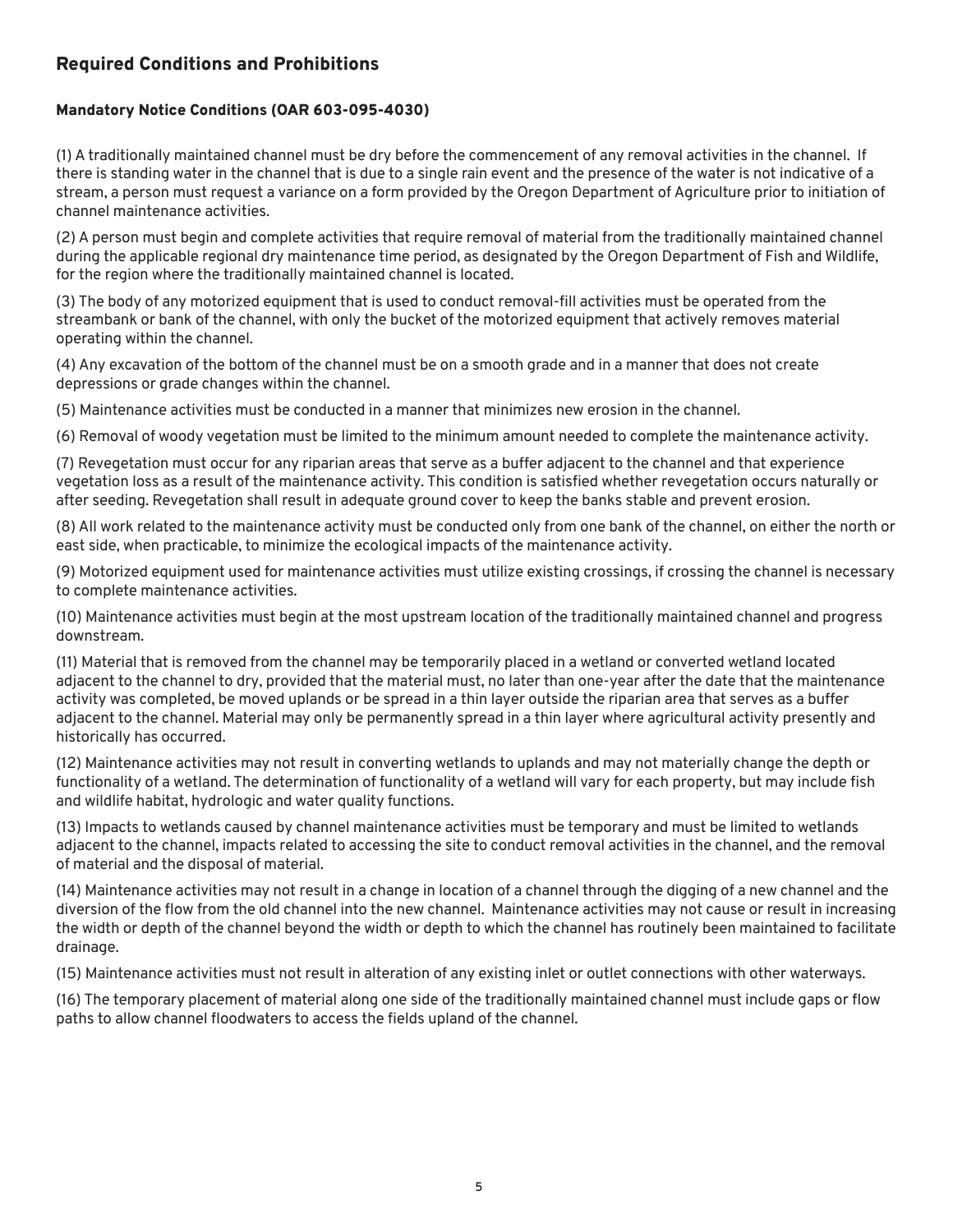#### Prohibitions (OAR 603-095-4040)

(1) No person may commence any removal-fill activities for the maintenance of a traditionally maintained channel unless a valid notice is posted on the Oregon Department of Agriculture website, the Department has not responded within 45 days of receiving a complete notification per ORS 196.915(3) and OAR 603-095 4020(6), or unless a removal-fill permit, pursuant to ORS Chapter 196.911, is obtained from the Oregon Department of State Lands.

(2) No person may commence any removal activities in a traditionally maintained channel that is not dry unless a variance is obtained from the Oregon Department of Agriculture. The variance may be granted for a channel that is not dry due to a rain event and not indicative of a perennial stream.

(3) A person with a valid notice may not conduct activities that result in removal of more than 3,000 cubic yards per linear mile of a traditionally maintained channel over the course of the five-year period for which the notice is valid.

(4) A person with a valid notice may only spread in a thin layer excavated material in a converted wetland or where agricultural activity presently and historically has occurred, and not in a volume of greater than 3,000 cubic yards per linear mile of traditionally maintained channel over the course of the five-year period for which the notice is valid.

(5) A person with a valid notice may not conduct any maintenance activities, remove or place fill material in a channel that has been designated by the Oregon Department of State Lands as Essential Indigenous Anadromous Salmonid Habitat, as defined in ORS 196.810.

(6) A person with a valid notice may not, through the conduct or result of any maintenance activities, enlarge a water right or cause injury to an existing water right.

(7) Maintenance activities must not violate any condition in the applicable valid notification.

(8) No work associated with a valid notice may result in the permanent conversion of wetlands to uplands.

(9) Maintenance activities shall not include altering traditionally maintained channels to allow for storage of water that could be used for irrigation.

(10) Maintenance activities shall not be conducted in channels other than traditionally maintained channels, as defined in 603-095-4005(15).

(11) Placement of material in wetlands not presently or historically disturbed by agricultural activities constitutes a material change to the depth or functionality of the wetland and is prohibited.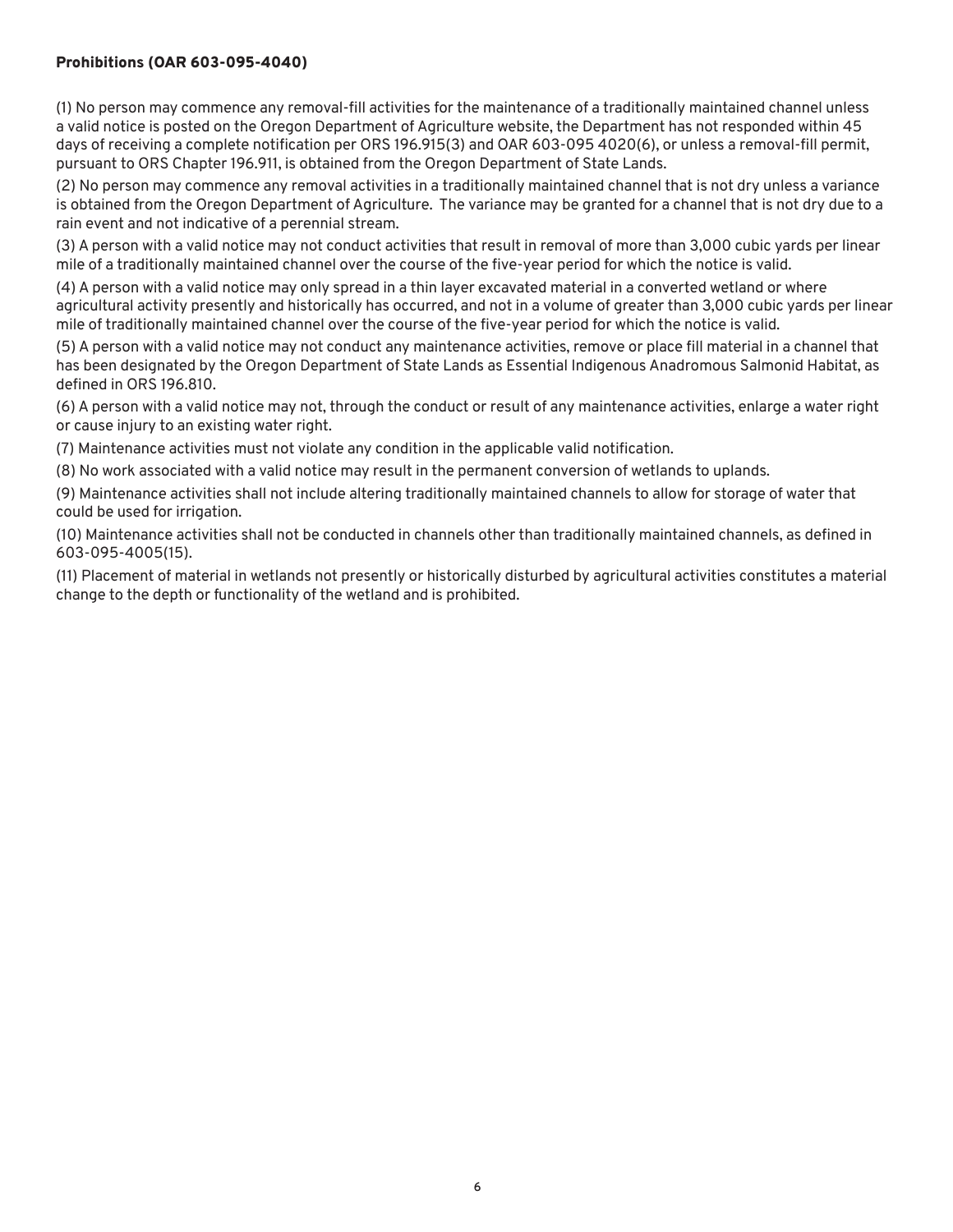# Regional Dry Maintenance Time Periods (RDMTs), summarized from OAR 603-635-418

All work must be conducted during the RDMTP for your area, unless you have an approved variance. The region descriptions are being updated and will be finalized in spring 2022. This map and table provide the current valid descriptions. **Updated Nov. 1, 2021**



| Region                        | Description, as summarized by ODA                                                                                                                                                                       | Time<br>Period             |
|-------------------------------|---------------------------------------------------------------------------------------------------------------------------------------------------------------------------------------------------------|----------------------------|
| 1A. North<br>Willamette       | Columbia River above Hunt Creek to Herman<br>$\bullet$<br>Creek<br>Sandy<br>Willamette to, but not including, the Santiam<br>٠<br>River<br>Except for watersheds described in 1B.<br>٠                  | Aug. 1-31                  |
| 1B. North<br>Willamette       | Tualatin, Yamhill and Rickreall watersheds                                                                                                                                                              | Aug. 1-<br>Sept. 30        |
| 2. South<br>Willamette        | Santiam River, and the Tualatin and Yamhill<br>watersheds                                                                                                                                               | July 15-<br>Sept. 15       |
| 3. North Coast                | Lower Columbia downstream of and including<br>$\bullet$<br><b>Hunt Creek</b><br>Tribs to the ocean south to and including<br>$\bullet$<br><b>3Mile Creek (basically Necanicum south to</b><br>Siltcoos) | <b>July 15-</b><br>Aug. 31 |
| $4.$ Coos-<br>Coquille-10Mile | From south of the South Jetty at Winchester Bay to<br>and including Twomile Creek                                                                                                                       | July 15-<br>Sept. 22       |
| 5. South<br>Coast             | 2Mile Creek to California                                                                                                                                                                               | July 15-<br>Sept. 22       |
| 6A. Umpqua                    | Below Scottsburg Bridge, including Smith River                                                                                                                                                          | July 15-<br>Sept. 22       |
| 6B. Umpqua                    | Above Scottsburg Bridge upstream, including<br>North Fork to Slide Creek Dam                                                                                                                            | $July 1-$<br>Sept. 30      |
| 6C. Umpqua                    | North Fork above Slide Creek Dam                                                                                                                                                                        | July 15-<br>Oct. 15        |

| Region                                  | Description, as summarized by ODA                                                                                                                                                              | <b>Time</b><br>Period       |
|-----------------------------------------|------------------------------------------------------------------------------------------------------------------------------------------------------------------------------------------------|-----------------------------|
| <b>7A.</b> Rogue                        | Below Dodge Bridge at Highway 234 (including<br><b>Illinois and Applegate Rivers)</b>                                                                                                          | July 15-<br>Sept. 30        |
| <b>7B.</b> Roque                        | Between Dodge Bridge and William Jess Dam (Lost<br>Creek Lake)                                                                                                                                 | July 15-<br>Aug. 31         |
| 7C. Rogue                               | Above William Jess Dam                                                                                                                                                                         | <b>July 15-</b><br>Sept. 30 |
| 8. Deschutes                            | Hood River, Deschutes, tribs to Columbia River<br>above Herman Creek to mouth of John Day                                                                                                      | Oct. 15-<br>Nov. 15         |
| 9. Klamath                              | Klamath River Basin, Closed Lakes Basin (includes<br>Goose Lake)                                                                                                                               | Sept. 1-<br>Sept. 30        |
| 10A. John Day                           | John Day below North Fork                                                                                                                                                                      | July 15-<br>Aug. 30         |
| 10B. John Day                           | John Day above North Fork and including North<br>Fork                                                                                                                                          | <b>July 15-</b><br>Aug. 15  |
| 10C. Willow-<br>Umatilla-<br>WallaWalla | Umatilla, Walla Walla, Mill Creek/Butter Creek,<br><b>Willow Creek</b>                                                                                                                         | July 15-<br>Sept. 30        |
| 11. Grande<br>Ronde                     | <b>Grande Ronde and its tribs</b><br>$\bullet$<br>Powder and Burnt Rivers and their tribs<br>$\bullet$<br>Tribs to the Snake River between Washington<br>$\bullet$<br>border and Annex, Oregon | <b>July 15-</b><br>Aug. 15  |
| 12A. Malheur                            | Closed Lakes Basin (Harney)<br>٠<br>Snake River tributaries except for 'Malheur<br>٠<br>12B'                                                                                                   | $Oct.1-$<br>Nov. 15         |
| 12B. Malheur                            | Malheur River and tribs above Wolf Creek<br>$\bullet$<br>North Fork Malheur River above Beulah<br>$\bullet$                                                                                    | Aug. 1-<br>Aug. 31          |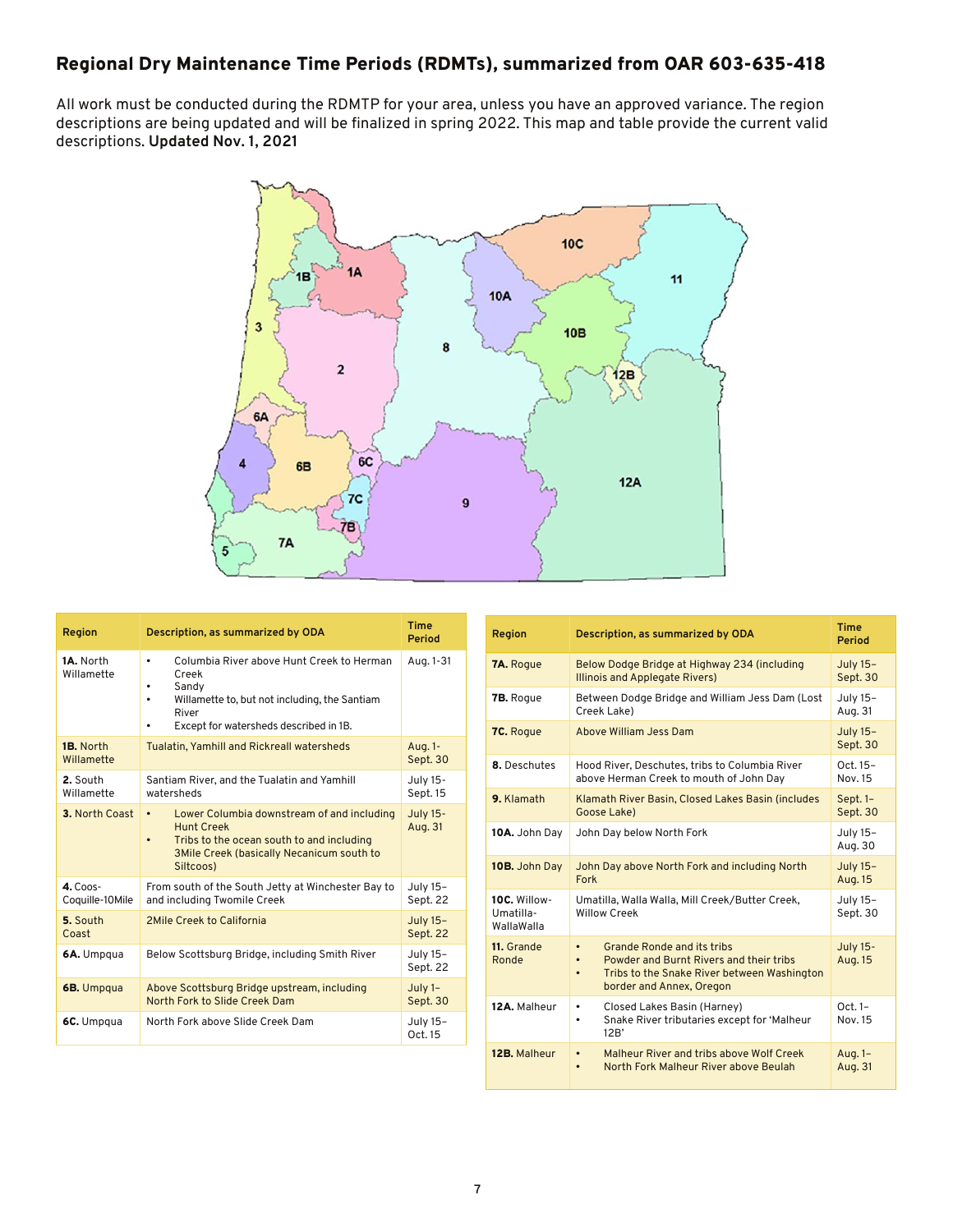| For ODA use only                                                                                                         |  |  |
|--------------------------------------------------------------------------------------------------------------------------|--|--|
| Notice #: $\frac{1}{2}$                                                                                                  |  |  |
| <b>ODA initial review</b>                                                                                                |  |  |
|                                                                                                                          |  |  |
| ODA comments:                                                                                                            |  |  |
|                                                                                                                          |  |  |
|                                                                                                                          |  |  |
|                                                                                                                          |  |  |
|                                                                                                                          |  |  |
|                                                                                                                          |  |  |
|                                                                                                                          |  |  |
|                                                                                                                          |  |  |
|                                                                                                                          |  |  |
|                                                                                                                          |  |  |
| <b>Final ODA decision</b>                                                                                                |  |  |
| Decision Date: ____________________Grant variance ________Deny variance _______Grant variance with additional conditions |  |  |
|                                                                                                                          |  |  |
| Additional conditions:                                                                                                   |  |  |
|                                                                                                                          |  |  |
|                                                                                                                          |  |  |
|                                                                                                                          |  |  |
|                                                                                                                          |  |  |
|                                                                                                                          |  |  |
|                                                                                                                          |  |  |
|                                                                                                                          |  |  |
|                                                                                                                          |  |  |
|                                                                                                                          |  |  |
|                                                                                                                          |  |  |
|                                                                                                                          |  |  |
|                                                                                                                          |  |  |
|                                                                                                                          |  |  |